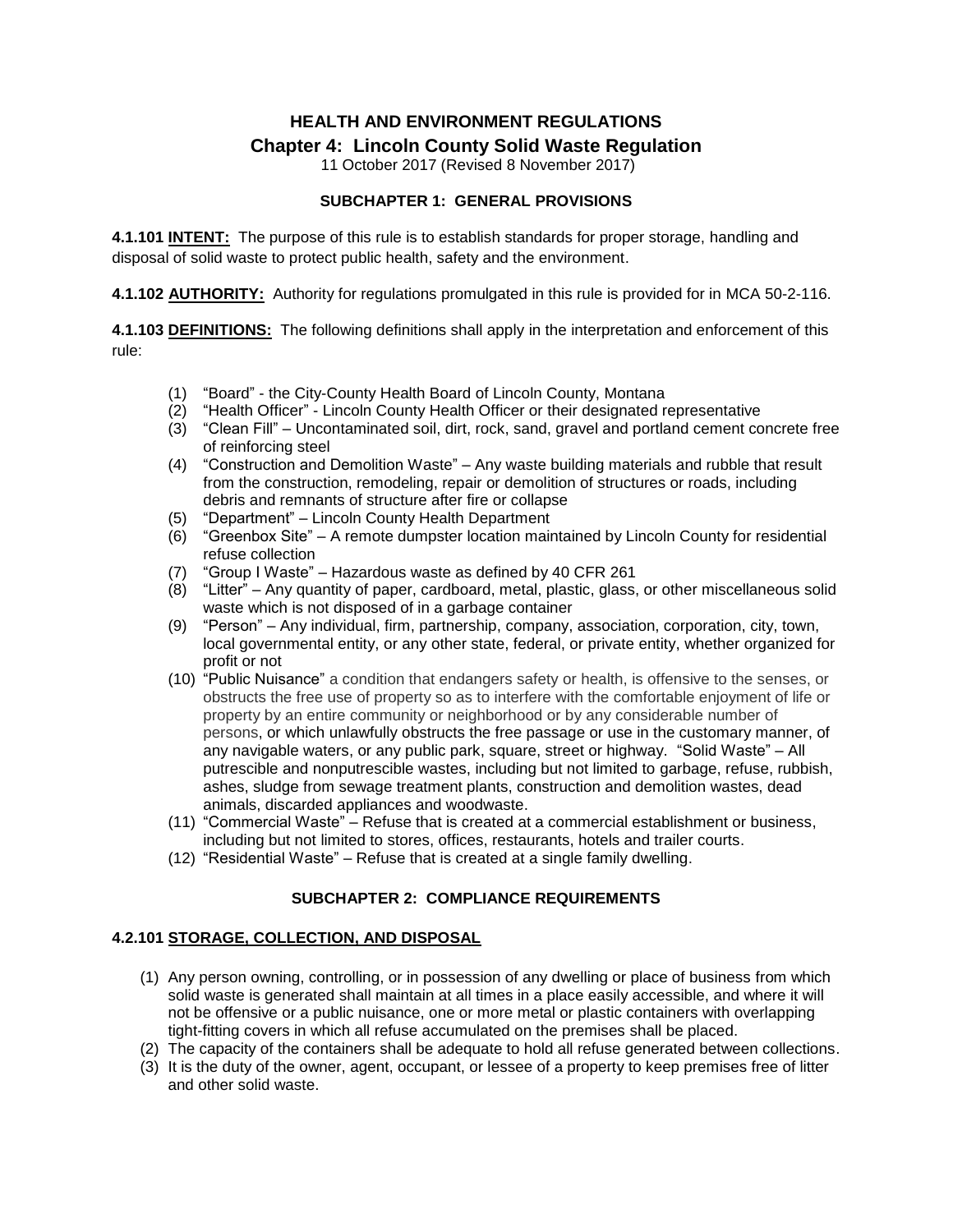- (4) No person shall store or allow to be stored any solid waste on public or private land within the county where said storage will create a public nuisance, or be to any degree offensive or if the Health Officer determines it may constitute a public health, environmental health or safety hazard.
- (5) Disposal at Lincoln County Green box sites is restricted to residential waste only. Disposal of large, bulky items, appliances, furniture, tires, wood waste, construction and demolition debris, animals, and all commercial waste is not allowed at county green box sites and must be transported to a licensed sanitary landfill for disposal.
- (6) All friable and un-friable asbestos containing materials including all vermiculite, being transported to or disposed of in the Lincoln County Solid Waste system shall be packaged in such a way as to prevent contamination of the surrounding environment, protect landfill workers, and protect the public health. Disposal must be coordinated with the landfill manager or gate attendant prior to transporting the material.
- (7) Salvaging or scavenging at any county maintained disposal site is prohibited per ARM 17.50.1116.

## **4.2.102 TRANSPORTATION:**

- (1) Solid waste must be covered, containerized, or secured to the vehicle during transportation.
- (2) Solid waste shall be loaded and transported in such a manner that none of it shall fall, drop or spill upon the roadway or ground.
- **4.2.103 BURNING SOLID WASTE:** No person shall burn any solid waste on public or private land within the county, unless the burning is permitted in accordance with the Lincoln County Control of Air Pollution regulations.
- **4.2.104 BURYING SOLID WASTE:** No person shall bury any solid waste on public or private land within the county, unless:
	- (1) the solid waste qualifies as clean fill and permission has been granted by the property owner or owners; or
	- (2) the solid waste is organic agricultural or silvicultural waste which originated on the property where it is to be buried and the Health Officer determines that the practice will not be offensive or endanger public or environmental health; or
	- (3) the site is licensed as a landfill by Montana DEQ.

#### **4.2.105 ILLEGAL DUMPING:**

- (1) No person shall dump, store, place or leave or cause to be dumped, placed or left any solid waste upon any public or private property within the county, unless the solid waste is clean fill and permission has been granted by the property owner or owners.
- (2) No person shall dump, place or leave or cause to be dumped, placed or left any solid waste in residential or commercial containers maintained for the use of other residences or establishments.
- (3) No person shall dump, place or leave any solid waste outside of a dumpster or on the ground at a Lincoln County Greenbox Site.

**4.2.106 HAZARDOUS WASTE:** No person shall transport, store, or dispose of any Group I waste except as provided for in ARM 17.53.111.

#### **SUBCHAPTER 3: ENFORCEABILITY AND PENALTIES**

**4.3.101 ENFORCEABILITY:** The provisions of this regulation are enforceable by the Lincoln County Sheriff's Office, the Health Officer, the Department, or any other law enforcement personnel with jurisdiction.